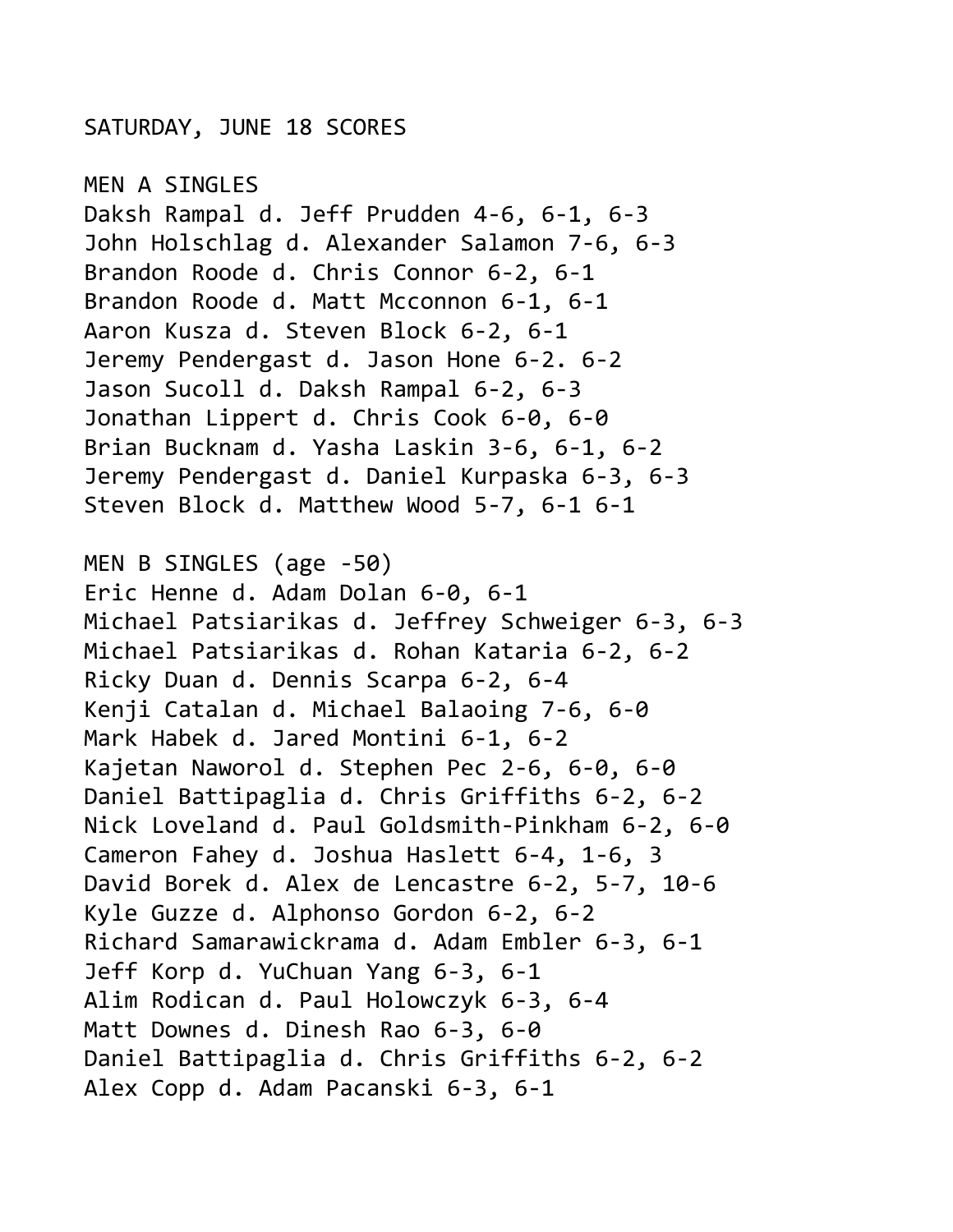Chris Drew d. Gregory Lewis forfeit Patrick Brydon d. Angel Santiago 6-2, 6-3 Craig Calistro d. Bill Sze 6-3, 6-3 Rives Jackson d. Akos Horvath 6-4, 6-1 Errol Williams d. John Kadow 6-1, 6-1 Jon Norris d. Tom Bissell 6-1, 6-0 Michael Flannery d. Michael Bush 6-3, 6-1 MEN C SINGLES Gautham Santhanam d. Pranav Vunnava 6-1,6-4 Matt Pereira d. D'Andre Hawley 6-2, 6-2 Andrew Hopkinson d. Luis Garcia 6-7, 6-1, 7-6 Richie Viscardi d. Kristijan Zvonarek 6-0, 6-0 Peter Abate d. Dieter Fehlinger 6-0, 6-2 Matt Pereira d. D'Andre Hawley 6-2, 6-2 Gautham Santhanam d. Mark Polon 6-0, 6-0 Matt Pereira d. John Weir 2-6, retired Joseph White d. Adam Kaminski 6-3, 6-1 WOMEN A SINGLES Maria Negron d. Patricia Kusmierski 6-0, 6-2 Bianka Horvath d. Olivia Santoro 7-6(4), 6-4 Maria Negron d. Abby Murphy 6-0, 6-0 Cat Clark d. Opal Bravo 6-1, 6-2 WOMEN C SINGLES Anja Josef d. Paige Nieminen 6-0, 6-2 Terry Watson d. Gianna Gurga 6-3, 1-1 withdraw Lynne Rosenfeld d. Maureen Gill withdrew Karen Ligammari d. Jennifer Myatt injury withdraw MEN A DOUBLES Julien Novog-Desrayaud / Allon Kalisher d. Michael Gorra /

Brendan Kolnick 6-2, 6-2